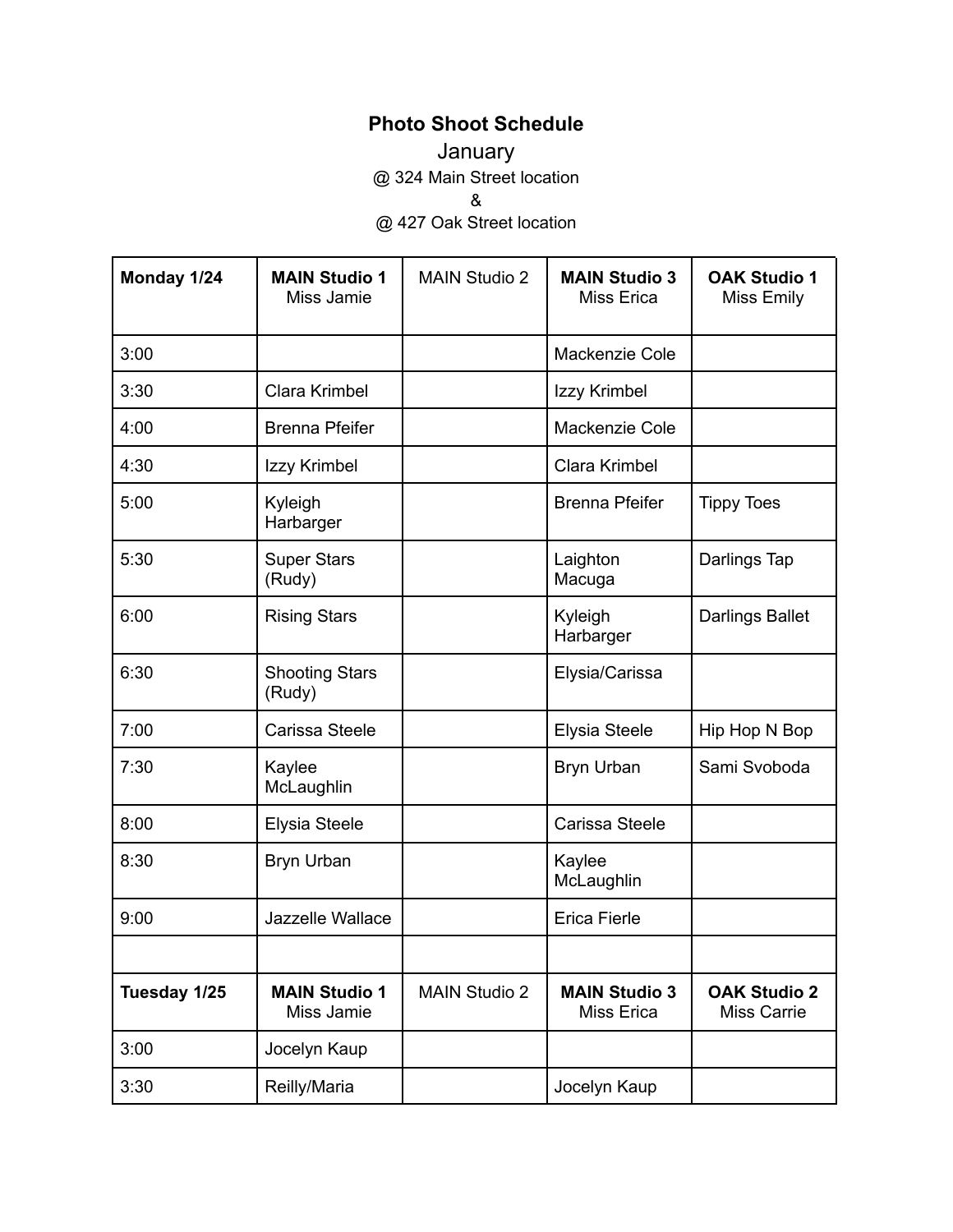| 4:00              | <b>Reilly Walker</b>                              |                                                   | Maria Gulli                                          |                                                 |
|-------------------|---------------------------------------------------|---------------------------------------------------|------------------------------------------------------|-------------------------------------------------|
| 4:30              | Taylor/Jocelyn                                    |                                                   | <b>Reilly Walker</b>                                 |                                                 |
| 5:00              | Clash of the<br>Queens                            |                                                   | Izzy/Kaylee                                          | Dudes Hip Hop                                   |
| 5:30              | Clash of the<br>Queens                            |                                                   | Teen Co<br>Stronger                                  | <b>Dolls Ballet</b><br>Youth Musical<br>Theater |
| 6:00              | Stronger cover<br>photo                           |                                                   | Stronger cover<br>photo                              | Dolls Jazz                                      |
| 6:30              | Teen Co Team<br>pics                              |                                                   | Mini Co Stronger                                     | <b>Dolls</b><br>Contemporary                    |
| 7:00              | Mini Co Team<br>pics                              |                                                   | Jr Co Stronger                                       | Dolls Hip Hop                                   |
| 7:30              | Jr Co Team pics                                   |                                                   | Senior Co<br>Stronger                                | Dolls Hip Hop II                                |
| 8:00              | Senior Co Team<br>pics                            |                                                   | Three of a Kind                                      | Dolls Tap                                       |
| 8:30              | Kinsey Holliday                                   |                                                   | <b>Autumn Mink</b>                                   | Ladies Tap                                      |
| 9:00              | Jax Kamensky                                      |                                                   | Sophia Cordray                                       |                                                 |
|                   |                                                   |                                                   |                                                      |                                                 |
| Wednesday<br>1/26 | <b>MAIN Studio 1</b><br>Miss Jamie/Miss<br>Glenna | <b>MAIN Studio 2</b><br>Miss Emily/Miss<br>Glenna | <b>MAIN Studio 3</b><br>Miss Erica/Miss<br>Madelynne | <b>OAK Studio 2</b><br>Miss Emily               |
| 3:30              | Lauren Miller                                     |                                                   | <b>Claire Rupnik</b>                                 |                                                 |
| 4:00              | <b>Elyse Croyle</b>                               |                                                   | <b>Autumn Mink</b>                                   |                                                 |
| 4:30              | <b>Autumn Mink</b>                                |                                                   | Lauren Miller                                        |                                                 |
| 5:00              | <b>Divas Ballet</b>                               | <b>Elyse Croyle</b>                               | Lauren/Autumn                                        | <b>Debut Dancers</b>                            |
| 5:30              | Divas Jazz                                        | Dazzlers Tap                                      | Darlings Tap                                         | <b>Dolls Ballet</b>                             |
| 6:00              | <b>Divas</b><br>Contemporary                      | <b>Dynamites Ballet</b>                           | <b>Darlings Ballet</b>                               | Dolls Jazz                                      |
| 6:30              | Divas Hip Hop                                     | <b>Dazzlers Ballet</b>                            | <b>Ainsley Pritz</b>                                 | <b>Tippy Toes</b><br>Dolls Tap                  |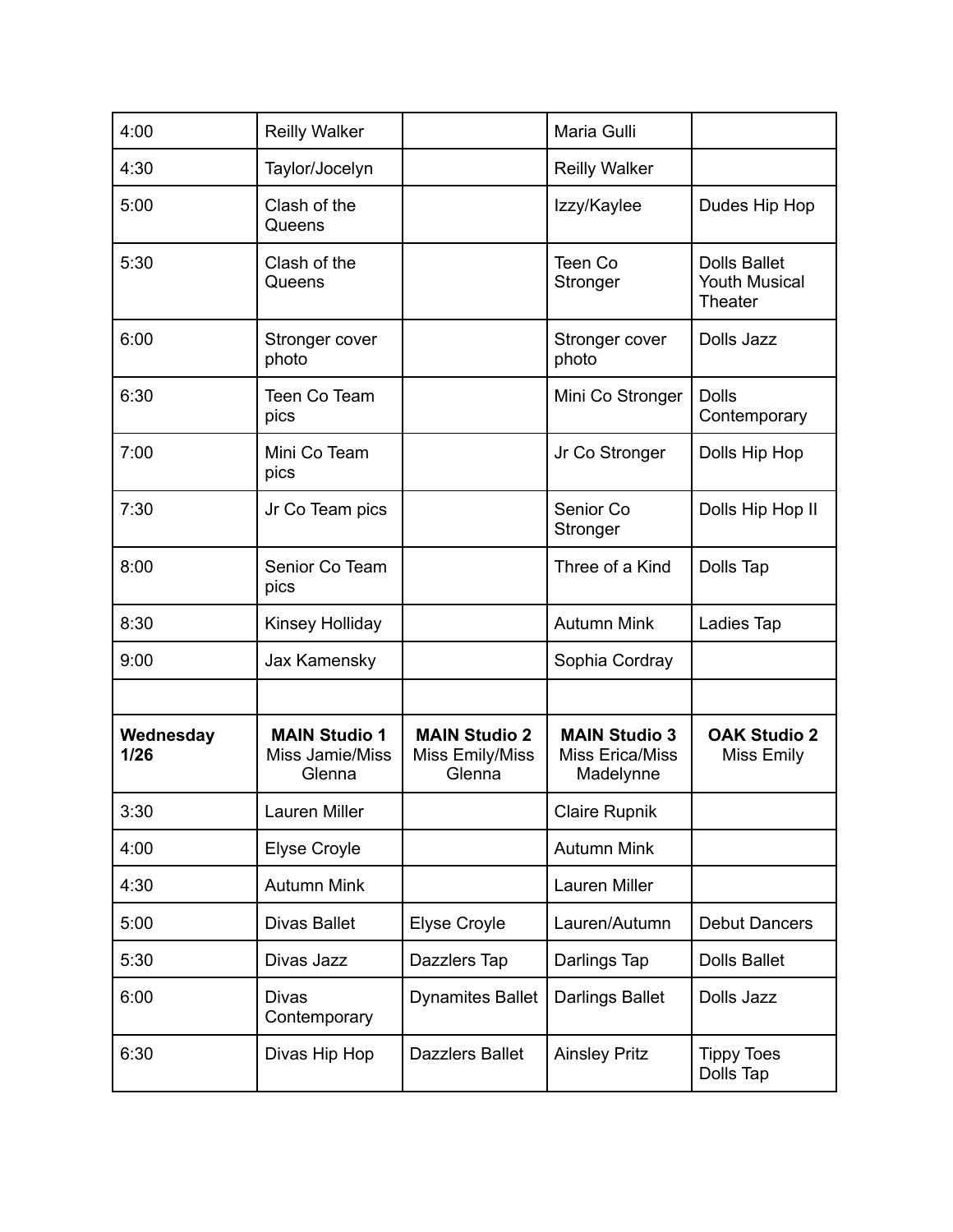| 7:00          | <b>Dynamites Jazz</b>              | Divas Tap                                | <b>London Carter</b>                      | Hip Hop N Bop                |
|---------------|------------------------------------|------------------------------------------|-------------------------------------------|------------------------------|
| 7:30          | Kaylee/Sydney                      | <b>Dynamites Tap</b>                     | <b>Audrey Cope</b>                        | <b>Dolls</b><br>Contemporary |
| 8:00          | <b>Dynamites</b><br>Contemporary   | Savannah<br>Colston                      | Kaylee Vitsas                             | Dolls Hip Hop                |
| 8:30          | <b>Dynamites Hip</b><br>Hop        | London/Savann<br>ah                      | <b>Audrey Cope</b>                        |                              |
| 9:00          |                                    | <b>London Carter</b>                     | Savannah<br>Colston                       |                              |
|               |                                    |                                          |                                           |                              |
| Thursday 1/27 | <b>MAIN Studio 1</b><br>Miss Jamie | <b>MAIN Studio 2</b><br><b>Miss Alex</b> | <b>MAIN Studio 3</b><br><b>Miss Erica</b> | <b>OAK Studio 2</b>          |
| 3:30          | <b>Rachel Walker</b>               |                                          | Available                                 |                              |
| 4:00          | <b>Taylor Malek</b>                |                                          | Available                                 |                              |
| 4:30          | Izzy Krimbel                       |                                          | Available                                 |                              |
| 5:00          | <b>Erica Fierle</b>                |                                          | Kaylee<br>McLaughlin                      | Hop N Roll                   |
| 5:30          | Ridin'                             | <b>She Knows</b>                         | <b>New York</b>                           | Darlings Tap                 |
| 6:00          | Hooligans                          | All Star Hip Hop                         | Be Italian                                | <b>Darlings Ballet</b>       |
| 6:30          | Hunter or the<br>hunted            | All Star Lyrical                         | Icons                                     | Dazzlers Tap                 |
| 7:00          | Voice of God                       | All Star Tap                             | <b>Icons</b>                              | <b>Dazzlers Ballet</b>       |
| 7:30          | Kanye                              | Have Fun Go<br>Mad                       | The Wiz                                   | Hip Hop N Bop                |
| 8:00          | Kanye                              |                                          | <b>Jet Set</b>                            |                              |
| 8:30          | Paige See                          |                                          | Creyola Hack                              |                              |
| 9:00          | Jax Kamensky                       |                                          | 2022 Seniors!                             |                              |
|               |                                    |                                          |                                           |                              |
| Saturday 1/29 | <b>MAIN Studio 1</b><br>Miss Jamie |                                          | <b>MAIN Studio 3</b><br><b>Miss Erica</b> | <b>OAK Studio 1</b>          |
| 9:00          | <b>Gabby Carroll</b>               |                                          | <b>Addy Evans</b>                         |                              |